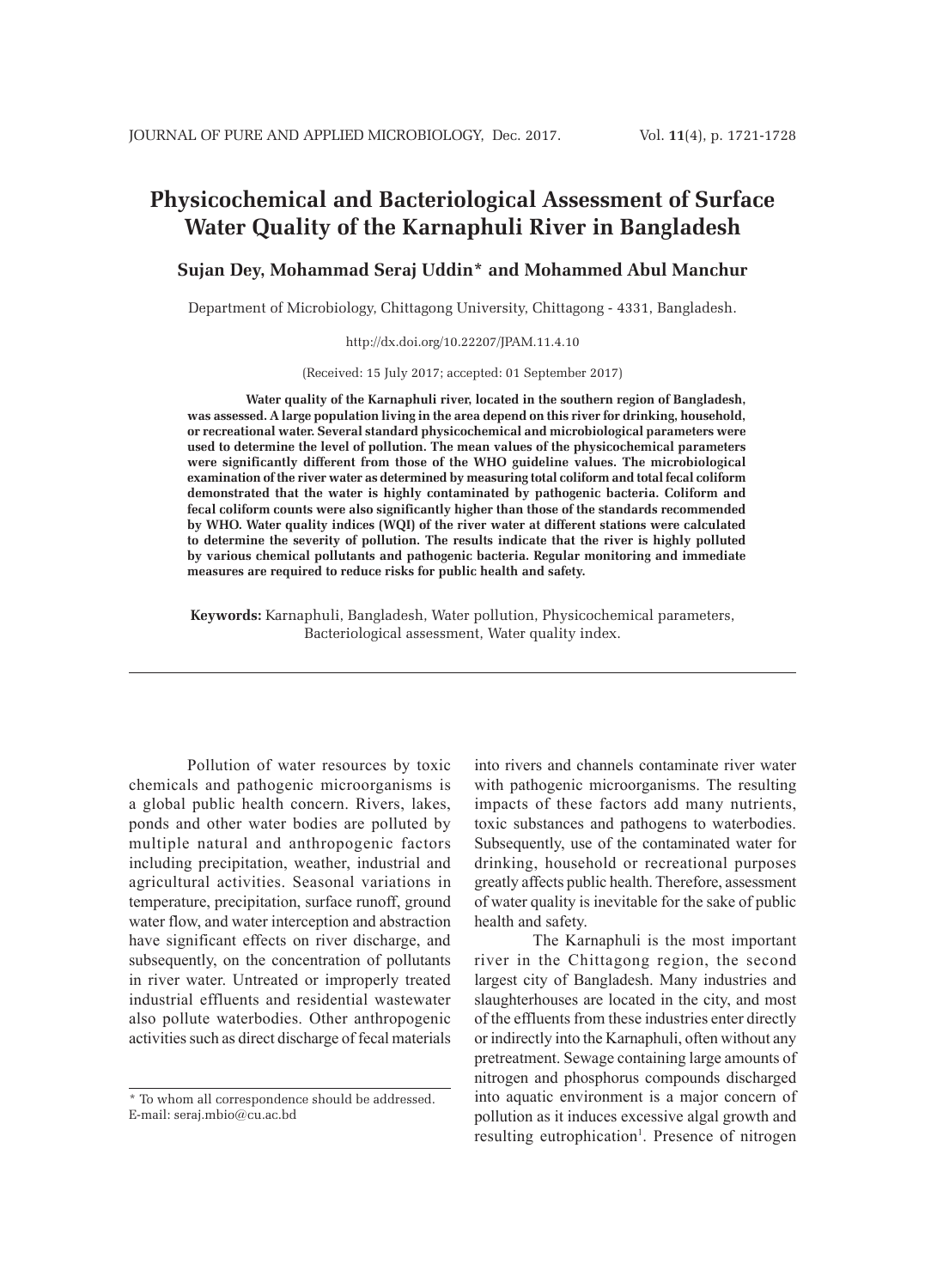and phosphorus compounds containing nutrients in river water may have adverse physiological effects on humans and may interfere with growth and reproduction of aquatic organisms. Sewage polluted water is also a significant source of epidemic threat due to the presence of diseasecausing bacteria. In developing countries like Bangladesh, many latrines are connected directly to the river and the Karnaphuli is not an exception. Consequently, fecal contamination is a frequent occurrence in this river. For example, Ahmed *et al*<sup>2</sup> demonstrated that the Karnaphuli water contains  $\sim$ 18,000 coliforms/100 ml near sewage disposal areas, which is significantly higher than the World Health Organization (WHO) standard safety levels  $(0/100 \text{ ml}$  for drinking,  $\leq 200/100 \text{ ml}$  for bathing)<sup>3</sup>. This river is also the sole source of drinking and household water for a large population of this region. Therefore, pollution of the Karnaphuli is a major concern for public health and environment. Therefore, we aimed to investigate and evaluate the water quality of the Karnaphuli using several standard physicochemical and microbiological parameters.

#### **MATERIALS AND METHODS**

# **Collection of Water Samples and sampling sites**

Water samples were collected from four selected stations (Station 1 to 4) of the Karnaphuli (Fig. 1) in the winter (November 2014 to February 2015) and rainy (June 2015 to September 2015) seasons. Samples in the rainy season were collected after sufficient rainfall. All samples were collected manually following standard procedures and precautions to avoid any extraneous contamination during collection, processing, and transportation. Samples were transported to the laboratory on ice pack and preserved in the laboratory at 4°C until analysis.

# **Physicochemical Analysis of the Samples**

Temperature and pH of each sample were recorded at the sampling sites using portable laboratory thermometer (Mercury 305 MM thermometer, Zeal, England) and pH meter (HI98107, Hanna instruments &, Germany), respectively. Electrical conductivity (EC) of the samples were measured by EC meter (EC-214, Hanna instrument Ltd. UK). Biological oxygen demand (BOD), chemical oxygen demand (COD),

J PURE APPL MICROBIO*,* **11**(4), DECEMBER 2017.

dissolved oxygen (DO), total dissolved solids (TDS), and total suspended solids (TSS) of the samples were analyzed in the laboratory following standard methods<sup>4-6</sup>. For statistical analysis, Oneway ANOVA followed by Dunnett's multiple comparison test was used to determine statistical significance using GraphPad Prism  $(n = 3)$ ;  $p < 0.05$ ).

#### **Enumeration of Bacteria**

Total heterotrophic bacteria present in the samples were determined through standard plate count (SPC) employing pour plate technique<sup>6</sup> using nutrient agar media. The most probable number (MPN) method was employed for the enumeration of total coliform bacteria. Five tubes MPN dilutions technique using MacConkey broth media was used to count the total coliform (TC). MPN technique was also employed to estimate the fecal coliform (FC) bacteria following standard methods for the examination of water and wastewater<sup>6</sup>.

# **Isolation and identification of bacterial isolates**

Standard microbiological methods were used for isolation. Briefly, serial dilution plating method using nutrient agar (NA) medium was used to isolate bacteria from the samples. Colonies with distinct colony morphologies were isolated, purified through repeated transfer in NA media, and preserved on NA slants. Aliquots from MPN tubes having characteristics of presence of coliform and fecal coliform bacteria were streaked on MacConkey agar, Brilliant Green agar (BGA) and Bismuth Sulfate agar (BSA) plates. Colonies showing characteristics growth of coliform and fecal coliform on the above-mentioned media were isolated and purified. Identification of bacterial isolates was done on the basis of standard cultural, morphological, physiological and biochemical characteristics. For the identification of coliform and fecal coliform bacteria, the isolates from MacConkey, BGA and BSA agar plates were subjected to standard cultural, morphological, physiological and biochemical tests. The isolates were identified up to species based on critical comparison of the observed characteristics with the description of bacterial strains given in Bergey's Manual of Determinative Bacteriology, 8<sup>th</sup> ed<sup>7</sup>.

#### **Water quality index (WQI)**

To summarize the data recorded during our study period, water quality index was determined using the method as described by several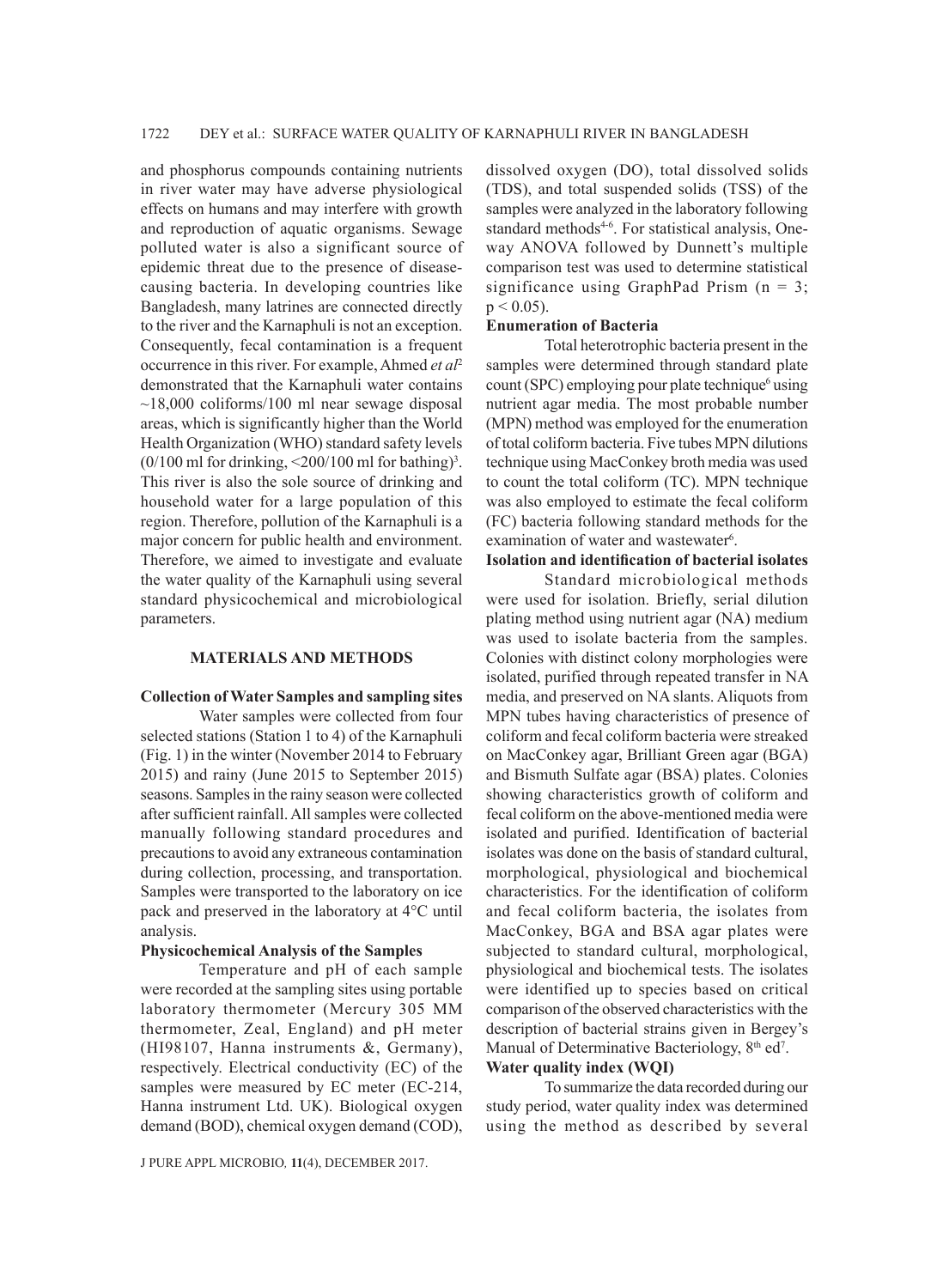authors 8-11. Nine parameters (pH. BOD, COD, DO, TSS, TDS, EC, TC, and FC) were considered for calculation of water quality index.

## **RESULTS AND DISCUSSION**

Pollution of water bodies is a major threat to public health worldwide. The Karnaphuli is the largest river in Chittagong region of Bangladesh. Majority of the industrial effluents and wastes of this region enter into this river through numerous streams and channels resulting in pollution spreading across a large area. Because a large population depends on this river for drinking and household waters causing a great concern for public health. We carried out this investigation to determine the level of pollution of this river to examine its effect on public health. Many natural and anthropogenic activities including rapid urbanization, industrialization, population growth, lack of waste management etc. have greatly increased pollution of the river. We assessed the level of water pollution of this river based on several standard physicochemical and microbiological parameters.

# **Physicochemical analysis of the Karnaphuli river**

Several standard physicochemical parameters were used to measure the pollution of surface water: pH, temperature, biological oxygen demand (BOD), chemical Oxygen demand (COD), dissolved oxygen (DO), total dissolved solids (TDS), total suspended solids (TSS) and electrical conductivity (EC). Samples were collected from four different stations in winter and rainy seasons. All samples were collected in triplicates and analyzed. The results of physicochemical parameters are presented in table 1.

Water temperature usually depends on the season, geographic location, sampling time, and temperature of effluents entering the stream<sup>12</sup>. Temperature affects solubility of different chemical pollutants and essential elements in the water and thereby affects the toxicity of some chemicals to the living organisms in the aquatic system. Thus temperature plays crucial roles in water quality and pollution. The average temperature of the water ranged from 22°C to 30°C at different sampling sites and in the two seasons. The average temperatures in the winter and the rainy seasons

were 24°C and 30°C, respectively. The observed temperatures are within the tolerable limits for aquatic organisms and thus may not adversely affect the homeostatic balance of the water ecosystem. Therefore, the factors influencing the temperature of the river including the effluents entering into the river may not adversely affect the water quality.

Very high or low pH values are toxic to aquatic life and affect the solubility of chemical pollutants and some essential elements in the water. Therefore, extreme pH values can cause adverse effects on the river ecosystem. The mean pH of the Karnaphuli water at the sampling sites ranged from 6.6 to 7.9. The results indicate that the water is slightly acidic to alkaline. Higher pH at some sites could be due to the presence of bicarbonates and carbonate of calcium and magnesium in the water. These chemicals may have entered into the water from urban runoff or industrial wastewater. However, the pH values are within the European Union tolerance limits (6.0-9.0) for pH in water for the support of fisheries and aquatic life<sup>13</sup>. Our results suggest that the water is suitable for domestic, fishery, and recreational purposes with reference to pH standards.

Biological oxygen demand (BOD), chemical oxygen demand (COD), and dissolved oxygen (DO) values are frequently used to monitor water quality and level of pollution. In Karnaphuli river, the mean BOD values ranged from 4.7 mg/L to 9.7 mg/L. The lowest and the highest BOD values were observed in sampling sites 3 and 2, respectively. The mean BOD values in the rainy season were higher than that of the winter season at all sampling sites. BOD values observed at two sampling sites (2 and 4) exceeded permissible limit of river water guided by WHO<sup>3</sup> indicating that these two sampling sites receive organic pollutants discharged from household and / or industrial sources. The COD values in our study ranged from 25.7 mg/L to 86.7 mg/L at different sampling sites and in the two seasons with the highest value recorded at sampling site<sup>2</sup>. All COD values were significantly (P<0.05) higher than that of the WHO standard. These values suggest that the effluent received by the river from different sources may negatively affect the river and the overall ecosystem of the river. The BOD and COD values observed in our study were higher than those

J PURE APPL MICROBIO*,* **11**(4), DECEMBER 2017.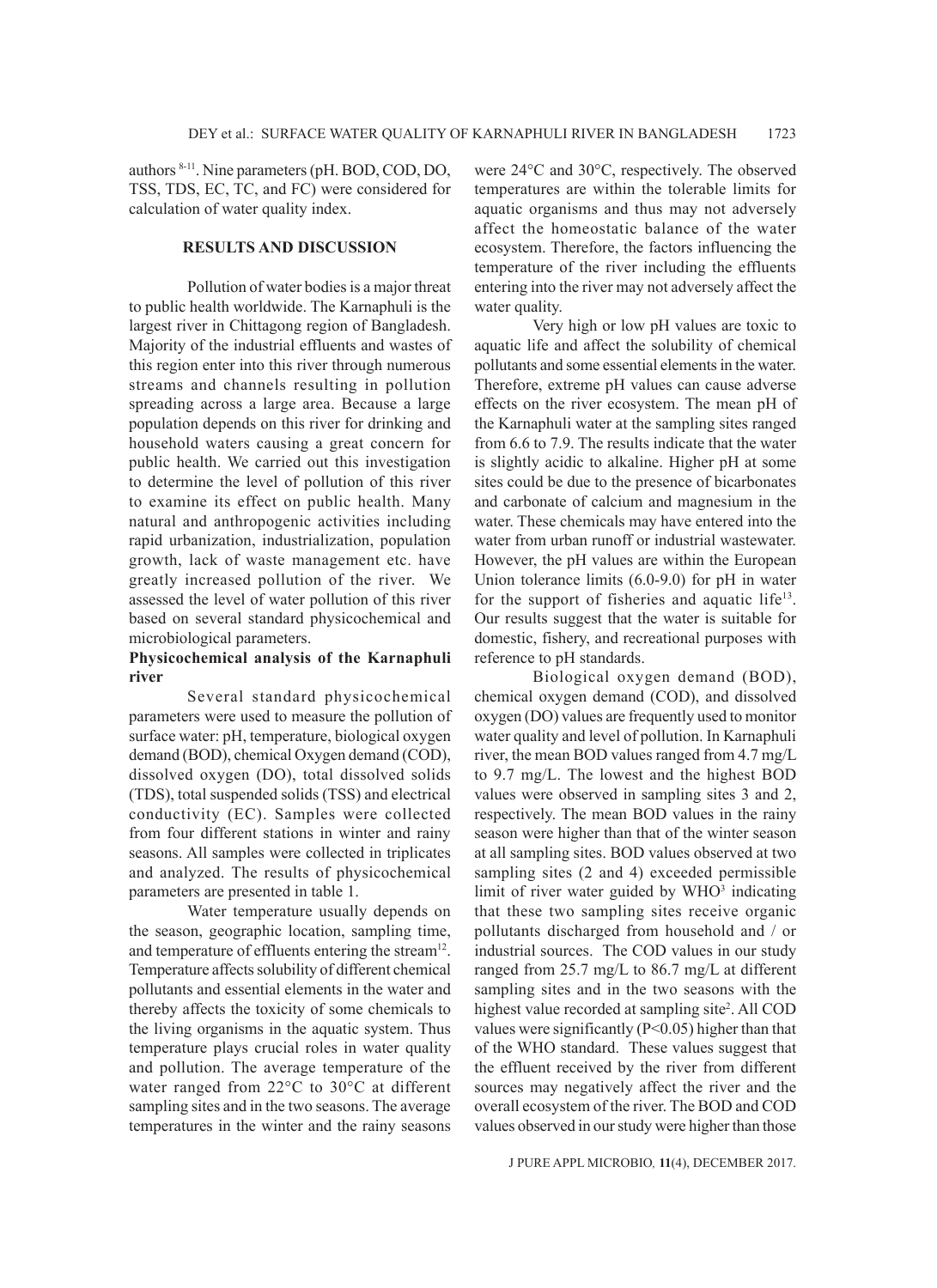

Fig. 1. Geographical location of the Karnaphuli and sampling sites. The Karnaphuli is located in the southern region of Bangladesh. Sample collection points are labeled as station 1 to 4

**Table 1.** Results of Physicochemical parameters of the samples in rainy and winter seasons

| Parameters                           | Seasons |      | <b>Stations</b> |                |      | Mean           | WHO Stand.  | DoE.           |
|--------------------------------------|---------|------|-----------------|----------------|------|----------------|-------------|----------------|
|                                      |         | S1   | S <sub>2</sub>  | S <sub>3</sub> | S4   |                | (1993)      |                |
| (1991)                               |         |      |                 |                |      |                |             |                |
| Temperature $(^{\circ}C)$            | Rainy   | 29   | 31              | 29             | 30   | $30 \pm 0.9$   |             | 25             |
|                                      | Winter  | 23   | 26              | 25             | 25   | $24 \pm 0.6$   |             |                |
| pH                                   | Rainy   | 7.2  | 7.3             | 7.4            | 7.5  | $7.3 \pm 0.1$  | $6.5 - 8.5$ | $6.5 - 8.5$    |
|                                      | Winter  | 7.9  | 6.8             | 7.2            | 6.6  | $7.0 \pm 0.6$  |             |                |
| $BOD$ (mg/L)                         | Rainy   | 5.9  | 9.7             | 4.9            | 7.8  | $7.0 \pm 2$    | 5           | $\leq$ 2       |
|                                      | Winter  | 5.2  | 8.6             | 4.7            | 5.6  | $6.0 \pm 1.8$  |             |                |
| $COD$ (mg/L)                         | Rainy   | 38.6 | 86.7            | 26.9           | 76.6 | $57 + 29$      | 10          | $\overline{4}$ |
|                                      | Winter  | 41.2 | 89.2            | 25.7           | 70.1 | $56 \pm 28$    |             |                |
| DO(mg/L)                             | Rainy   | 4.1  | 3.3             | 5.1            | 3.7  | $4\pm 0.8$     | $4 - 6$     | $\geq 7.5$     |
|                                      | Winter  | 4.1  | 3.4             | 5.7            | 3.9  | $4\pm 0.9$     |             |                |
| $TDS$ (mg/L)                         | Rainy   | 1380 | 1532            | 1362           | 1514 | $1447\pm88$    | 1000        | 500            |
|                                      | Winter  | 1265 | 1497            | 1294           | 1450 | $1376 \pm 114$ |             |                |
| $TSS$ (mg/L)                         | Rainy   | 916  | 991             | 811            | 965  | $920 \pm 79$   | 500         | $\leq$ 25      |
|                                      | Winter  | 800  | 922             | 764            | 908  | $848 + 78$     |             |                |
| Conductivity $(\mu \text{Scm}^{-1})$ | Rainy   | 2295 | 2499            | 2138           | 2455 | $2346 \pm 164$ | 1000        | 800-1000       |
|                                      | Winter  | 2161 | 2412            | 2110           | 2265 | $2237 \pm 133$ |             |                |

**Table 2.** Comparison of the physicochemical parameters with previous results (Ahmed et. al. 2010)

| Parameters                            | Present Study |       | Previous study WHO standard | DoE   |             |                |
|---------------------------------------|---------------|-------|-----------------------------|-------|-------------|----------------|
|                                       | Winter        | Rainy | Winter                      | Rainy | (1993)      | (1991)         |
| Temperature $\rm /^{\circ}C$          | 24            | 30    | 19.5                        | 34.3  |             | 25             |
| pΗ                                    | 7.0           | 7.3   | 6.4                         | 9.7   | $6.5 - 8.5$ | $6.5 - 8.5$    |
| $BOD/mgL^{-1}$                        | 6.0           | 7.0   | 0.2                         | 9.2   |             | $\leq$ 2       |
| $\text{COD} / \text{mgL}^{-1}$        | 56            | 57    | 11.4                        | 179.9 | 10          | $\overline{4}$ |
| $DO/mgL^{-1}$                         | 4             | 4     | 0.00                        | 7.91  | $4-6$       | $\geq 7.5$     |
| $TDS/mgL^{-1}$                        | 1376          | 1447  | 45                          | 20000 | 1000        | 500            |
| $TSS/mgL^{-1}$                        | 848           | 920   | 14.41                       | 5100  | 500         | $\leq$ 25      |
| Conductivity/ $\mu$ Scm <sup>-1</sup> | 2237          | 2346  | 90                          | 45600 | 1000        | 800-1000       |

J PURE APPL MICROBIO*,* **11**(4), DECEMBER 2017.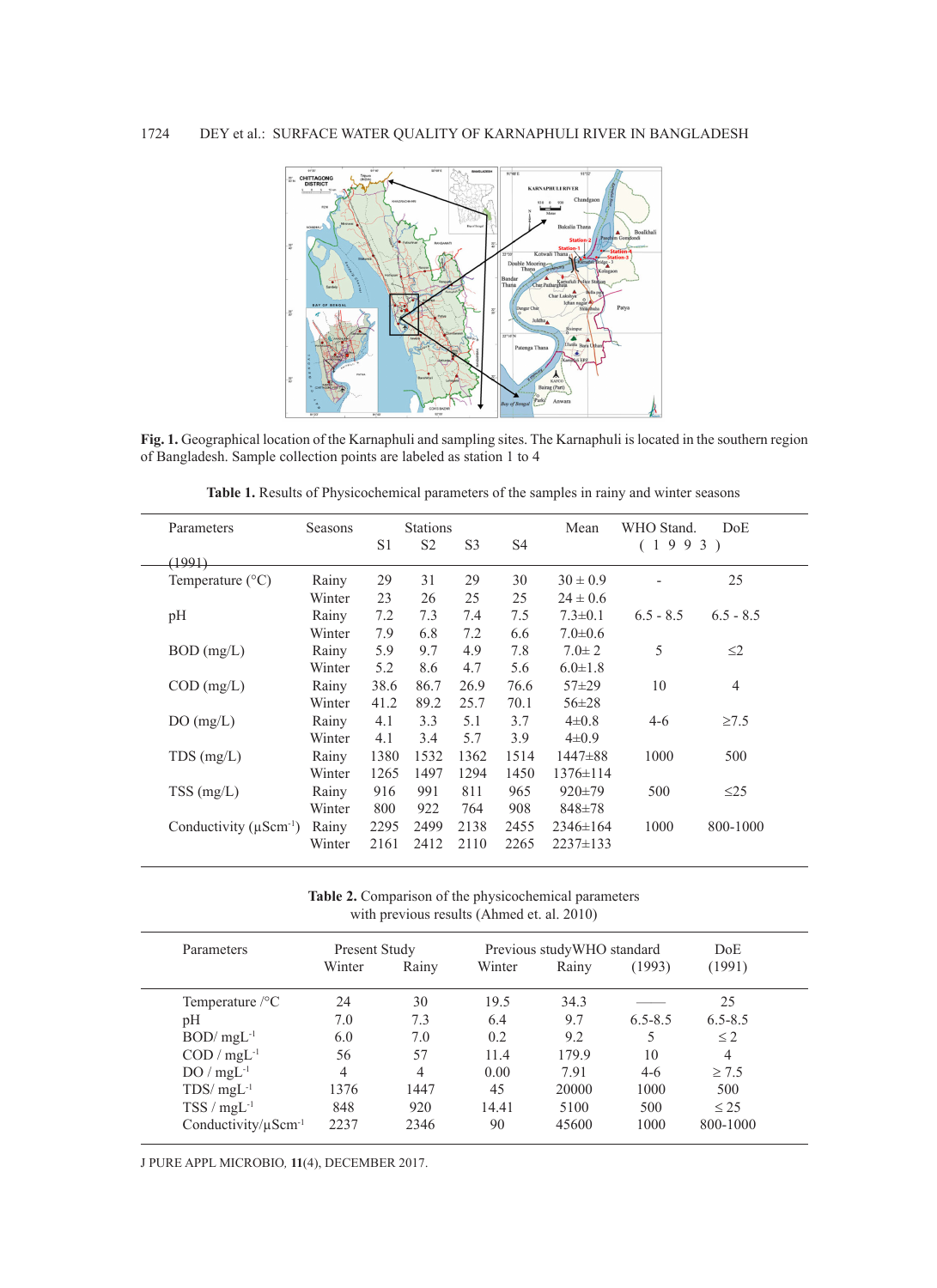reported in a previous study<sup>14</sup> indicating increased pollution of the Karnaphuli river compared to previous years. The DO values in the river varied from 3.3 mg/L to 5.7 mg/L at all sampling sites and in both seasons. No significant difference in DO values was observed between the two seasons. The DO values were lower than that of the WHO standards for river water<sup>3</sup>. The DO values observed in our study were lower than those reported in a previous study<sup>14</sup> indicating that the river is more polluted than the previous years. As DO is one of the most important factor for healthy aquatic ecosystem, decreased DO values pose potential threat for various aquatic organisms including fishes. The level of dissolved oxygen is critical for maintaining oxygen balance in an aquatic ecosystem. Reduced DO levels adversely affect the aquatic environment by lowering the availability

| Parameters     |        | Water quality ratings |        |        | Unit weights      | Water quality indices (qiwi) |             |             |                       |
|----------------|--------|-----------------------|--------|--------|-------------------|------------------------------|-------------|-------------|-----------------------|
|                | S1(qi) | S2(qi)                | S3(qi) | S4(qi) | (w <sub>i</sub> ) | $S1$ (qiwi)                  | $S2$ (giwi) | $S3$ (qiwi) | S <sub>4</sub> (qiwi) |
| pН             | $-40$  | $-60$                 | $-80$  | $-100$ | 0.2449            | $-9.80$                      | $-14.70$    | $-19.60$    | $-24.49$              |
| <b>BOD</b>     | 118.0  | 194                   | 98     | 156    | 0.3184            | 37.57                        | 61.76       | 31.20       | 49.66                 |
| <b>COD</b>     | 386    | 867                   | 269    | 766    | 0.1592            | 61.44                        | 138.01      | 42.82       | 121.93                |
| D <sub>O</sub> | 122.1  | 131.4                 | 110.5  | 126.7  | 0.2653            | 32.39                        | 34.85       | 29.30       | 33.63                 |
| <b>TDS</b>     | 276    | 306.4                 | 272.4  | 302.8  | 0.0032            | 0.88                         | 0.98        | 0.87        | 0.96                  |
| <b>TSS</b>     | 183.2  | 198.2                 | 162.2  | 193    | 0.0032            | 0.58                         | 0.63        | 0.52        | 0.61                  |
| ЕC             | 229.5  | 249.9                 | 213.8  | 245.5  | 0.0016            | 0.37                         | 0.40        | 0.34        | 0.39                  |
| TC             | 780    | 1640                  | 260    | 920    | 0.0003            | 0.25                         | 0.52        | 0.08        | 0.29                  |
| FC             | 6000   | 24000                 | 2450   | 4500   | 0.0040            | 23.88                        | 95.51       | 9.75        | 17.91                 |
| WQI            |        |                       |        |        |                   | 147.6                        | 318         | 95.3        | 201                   |
|                |        |                       |        |        |                   |                              |             |             |                       |

**Table 3.** Water quality indices for the Karnaphuli river during rainy season

**Table 4.** Water quality indices for the Karnaphuli river during winter season

| Parameters     |        | Water quality ratings |        |        | Water quality indices (qiwi)<br>Unit weights |             |             |             |             |
|----------------|--------|-----------------------|--------|--------|----------------------------------------------|-------------|-------------|-------------|-------------|
|                | S1(qi) | S2(qi)                | S3(qi) | S4(qi) | (w <sub>i</sub> )                            | $S1$ (qiwi) | $S2$ (qiwi) | $S3$ (qiwi) | $S4$ (qiwi) |
| pH             | $-180$ | 40                    | $-40$  | 80     | 0.2449                                       | $-44.08$    | 9.80        | $-9.79$     | 19.59       |
| <b>BOD</b>     | 104    | 172                   | 94     | 112    | 0.3184                                       | 33.11       | 54.76       | 29.92       | 35.66       |
| <b>COD</b>     | 412    | 892                   | 257    | 701    | 0.1592                                       | 65.58       | 142         | 40.91       | 111.59      |
| D <sub>O</sub> | 122.1  | 130.2                 | 103.5  | 124.4  | 0.2653                                       | 32.39       | 34.6        | 27.45       | 33.01       |
| <b>TDS</b>     | 253    | 299.4                 | 258.8  | 290.1  | 0.0032                                       | 0.81        | 0.95        | 0.82        | 0.92        |
| <b>TSS</b>     | 160    | 184.4                 | 152.8  | 181.7  | 0.0032                                       | 0.51        | 0.59        | 0.49        | 0.58        |
| EC             | 216.1  | 241.2                 | 211    | 226.5  | 0.0016                                       | 0.34        | 0.38        | 0.33        | 0.36        |
| TC             | 500    | 1340                  | 174    | 660    | 0.0003                                       | 0.16        | 0.43        | 0.06        | 0.21        |
| FC             | 4500   | 19250                 | 2300   | 3750   | 0.0040                                       | 17.91       | 76.60       | 9.15        | 14.92       |
| WQI            |        |                       |        |        |                                              | 106.7       | 320.1       | 99.3        | 216.8       |

Water quality Index (WQI) was calculated using the formula

 $WQI = \Sigma Q_i W_i$ 

Where, Q<sub>i</sub> (water quality rating) =  $100 \times (V_a - V_i)/(V_s - V_i)$ ;

 $V_a$  actual value present in the water sample;

V<sub>i</sub> ideal value (0 for all parameters except pH and DO which are 7.0 and 14.6 mg-1 respectively);

 $V_s$  = Standard value.

If quality rating  $Q_i = 0$  means complete absence of pollutants

While  $0 < Q_i < 100$  implies that the pollutants are prescribed standard.

When  $Q_i > 100$  implies that the pollutants are above the standards.

 $W_i$  (Unit weight) =  $K/S_n$ .

Where K (constant) =  $\frac{1}{\sqrt{81+1}}\sqrt{82+1}\sqrt{83+1}\sqrt{84}$ ................+1/Vsn Sn= 'n' number of standard values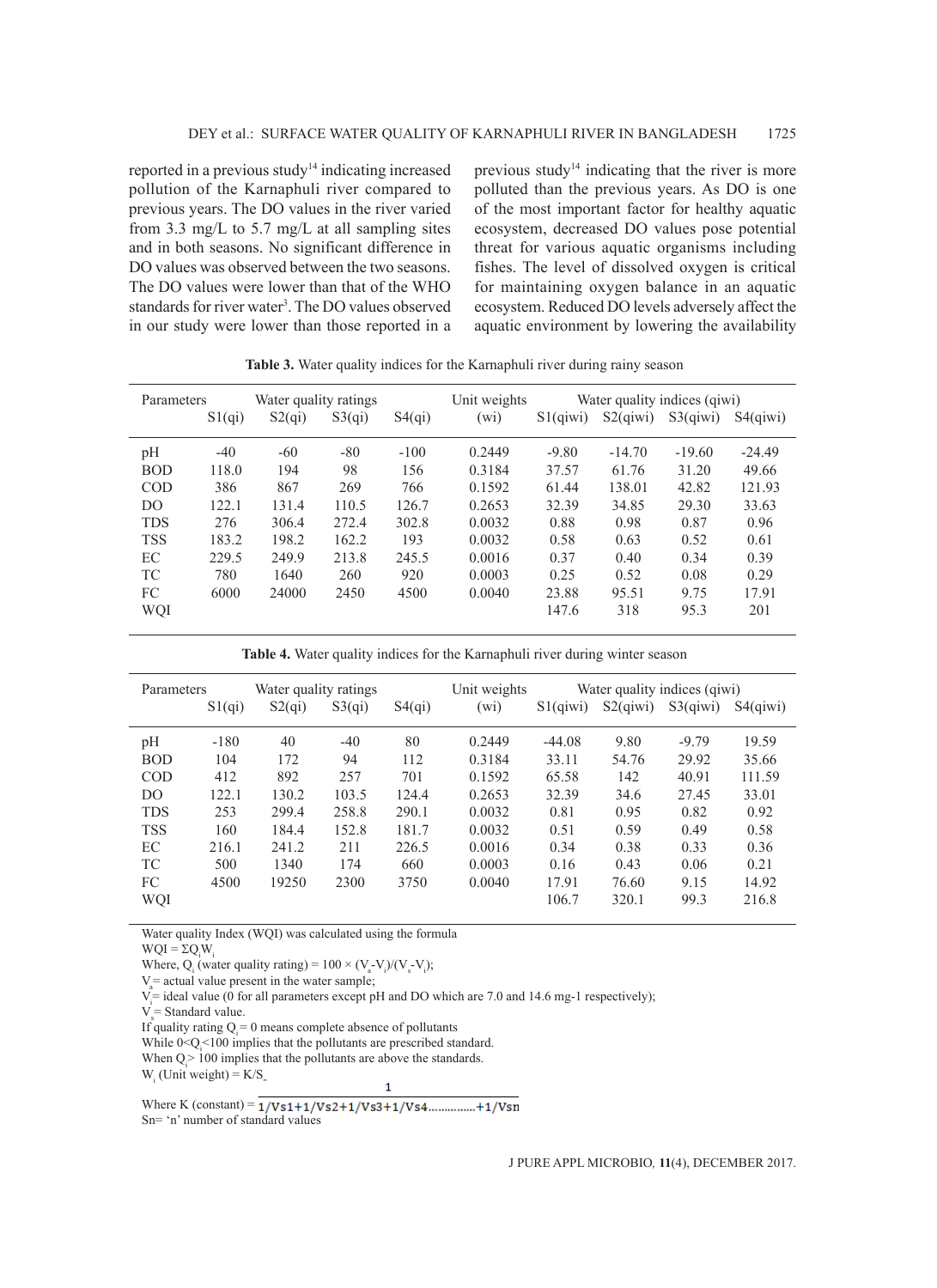of oxygen for living organisms in the river. DO values might be reduced due to the presence the different organic and inorganic pollutants in higher concentration and due to higher temperature of water.

Electrical conductivity (EC) of the Karnaphuli river was significantly  $(P<0.05)$ different among sampling sites, varying from 2109.750 to 2498.500 µS/cm. High conductivity of all the sampling sites in both seasons indicates mixing of excessive discharge of industrial effluent from different non-point and point sources. The EC values reported in this study were significantly (P<0.0001) higher than the permissible limit of WHO<sup>3</sup> for river water. However, all the recorded EC values were lower than those observed by others workers<sup>15</sup>.

Total suspended solids (TSS) and total dissolved solids (TDS) indicate the salinity behavior and the amount of other substances suspended and / or dissolved in the water. These substances affect the sunlight reaching to submerged aquatic plant and consequently reduce photosynthesis and decrease the amount of dissolved oxygen released by aquatic plants. TDS and TSS also increase water temperature by absorbing heat from sunlight and thereby reduce dissolved oxygen further<sup>16</sup>. Mean TSS content of the river varied from ~764 to ~991 mg/L at different sampling sites and in the two seasons. Unlike TSS, TDS contain mineral ions including carbonate, bicarbonate, chloride, sulfate, phosphate, nitrate, calcium, magnesium, sodium, organic ions, and other ions<sup>17</sup>. Therefore, a certain levels of TDS are essential for aquatic organisms and high levels of TDS are unfavorable for aquatic life. The mean TDS content ranged from 1265.25 to 1532.25 mg/L with the highest TDS observed in S2 sampling site. The TDS values were higher than those of the WHO standards for river water<sup>3</sup>. High TDS in water values might be due to mixing of sewerage, washing of clothes, garbage dumping etc. in addition to industrial effluents from various sources. Similar TSS and TDS values were reported a previous study<sup>2</sup>.

## **Bacteriological analysis**

Contaminated water is a major source of infectious diseases. Because the water of the Karnaphuli is used for drinking and recreational purposes by a large population, it is important to determine the health risks the water poses.

Microbiological quality of water is a critical parameter to measure health risks. (18). Surface waters often receive gut microbiota from humans and other animals and therefore disseminate the pathogens in the environment. Therefore, we tested for the presence of coliform and fecal coliform in the water. The total coliform in the water samples ranged from  $\sim 8.7 \times 10^3$  to  $\sim 8.2 \times 10^4 / 100$  ml indicating that the water is highly contaminated We also found that total Coliform count in the rainy season was higher than that of the winter season. These results indicate that level of contamination increases during the rainy season, which can be attributed to excessive nutrient runoff and / or the washing off the microbes from the land during this season. Furthermore, microorganisms in the soil and air can have access to the water bodies and contamination may take place under certain unusual conditions. Seasonal variation of bacterial load is a common phenomenon<sup>19</sup>. We also determined the level of fecal contamination by measuring the fecal coliform in the water. Fecal coliform count was found to range from  $\sim 9.2 \times 10^3$  to  $\sim 9.6 \times 10^4 / 100$ ml at different sampling sites. Fecal coliform count was significantly (P<0.05) higher in the rainy season as compared to that of the winter season. The total coliform count observed throughout the study was much higher than the standard values of EQSB<sup>20</sup>. The counts were also higher than the guideline values (5000/100 ml for river water) set by WHO<sup>3</sup>. The results indicate that the water is highly contaminated with contamination from fecal origin. Therefore, the water of this river is risky and poses threat to public health. Our analysis also revealed that the coliform count observed in our study is higher than that of the previous study<sup>2</sup> indicating that microbial contamination of this river is gradually increasing. The fecal coliform counts in most of the stations were also higher than those reported by other workers<sup>21</sup>. Thus our findings indicate that the river water is continuously being contaminated by human excreta and makes the water very offensive for drinking purposes.

Because many poor and vulnerable populations live in the surrounding areas and many of them use the river water without any treatment for subsistence, the water poses significant health risks for these people. To assess the health risks for these people, we decided to determine the presence of five common bacteria that can cause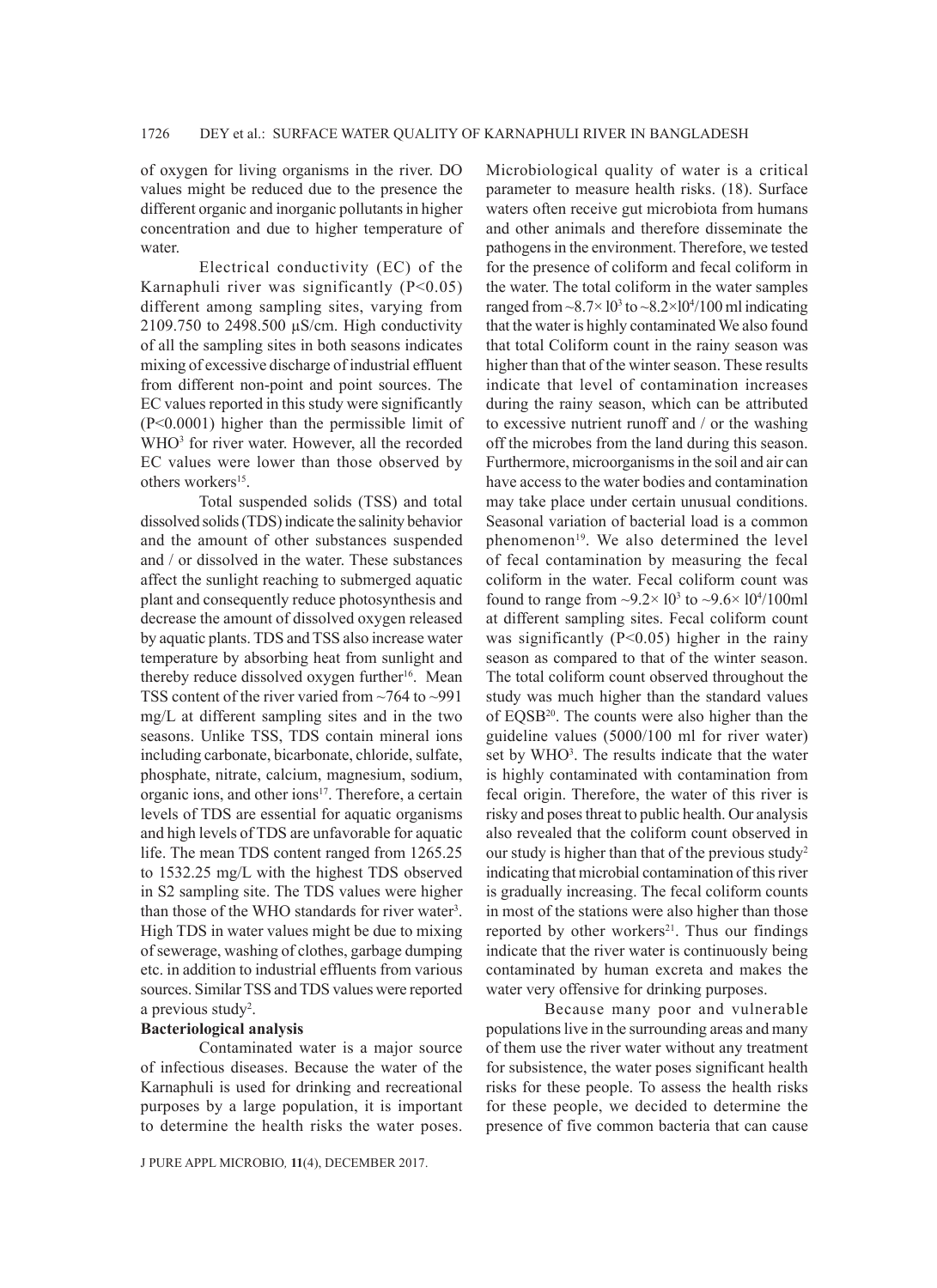water-borne diseases using standard methods. We found all the five bacteria in the water: *Escherichia coli, Pseudomonas aeruginosa, Salmonella typhi*, *Shigella dysenteriae*, and *Vibrio cholerae.*  Occurrence of these pathogens in the Karnaphuli was also reported in previous studies<sup>22</sup>. Presence of these pathogenic bacteria in the water indicate that the water poses significant health risks for the public health. The present study demonstrated that Karnaphuli river was heavily polluted with myriads of pollutants. Presence of such water quality indicators make the river water unsuitable for drinking and recreational purposes. A large number of people live on the bank of the river and use the river water for household and recreational purposes. The present study paved the way to further research on the river water quality and urges to take preventive measures to protect the river from devastating pollution.

## **Water Quality Index**

WQI indicates the overall quality of water based on the values of various parameters<sup>23</sup>. The mean WQI values obtained from our study indicated seasonal and station wise variation of water quality (Table 3 and Table 4). In both seasons, WQI values of all four stations were  $e^{\gamma}$ ~100 indicating that all sites were severely polluted. However, levels of pollution were found to vary among stations. More specifically, the degree of pollution in the four stations was in the order of S2>S4>S1>S3 in both seasons. The results indicate that the water is unfit for human consumption and steps must be taken to reduce pollution (Table 3 and Table 4). Although the WQI values were calculated based on several standard parameters, more parameters could be included to determine the water quality. However, the parameters used in our study are the most common ones and thus the WQI values reflect the level of pollution to a great extent. Compared to the previous study carried out in 2010, the level of pollution is higher. This might be due to accumulation of pollutants over the years, increase of industrial and agricultural activities, and disposal of untreated sewage to the river. The sample collection sites in our study are also different from the previous study. We collected samples from sewage disposal points whereas the previous researchers collected samples from other locations away from the sewage disposal points.

This study was carried out to assess the water quality of the Karnaphuli river in Bangladesh to determine the risks for public health and safety. Our results indicate that the water is highly contaminated with toxic chemicals and microorganisms. We also showed that water pollution has increased significantly compared to previous years. Furthermore, this study indicates that the water is unsafe for drinking, household, or recreational purposes. The main sources of pollution of this river are sewage discharges, industrial pollutants, city run-off, domestic wastes, and anthropogenic activities. Therefore, proper steps must be taken to prevent further deterioration of water pollution to reduce risks for public health.

# **ACKNOWLEDGEMENT**

The authors like to convey their thanks to the University Grants Commission of Bangladesh and the University of Chittagong, Bangladesh for financial support.

#### **REFERENCES**

- 1. (Christensen and Pope 1997)- Christensen, V. G., and Pope, L. M. (1997). Occurrence of dissolved solids, nutrients, atrazine, and fecal coliform bacteria during low flow in the Cheney Reservoir watershed, south-central Kansas, 1996. *U.S. Geological Survey Water-Resources Investigations Report,* 97-4153, 13 p.
- 2. Ahmed, M.J., Haque, M. R., Ahsan, A., Siraj, S., Bhuiyan, M. H. R., Bhattacharjee, S.C. and Islam, S. (2010). Physicochemical Assessment of Surface and Groundwater Quality of the Greater Chittagong Region of Bangladesh. *Pak. J. Anal. Environ. Chem*, 11(2), 1 – 11
- 3. W.H.O. (1993). *Guidelines for drinking water quality*. World Health Organization, Geneva, Switzerland.
- 4. Manivasakam, N. (1987). *Industrial Effluents. Origin, characteristics, effects, analysis and treatment.* (4<sup>th</sup> Edition.), Sakthi publications, Coimbatore, 267-333
- 5. Saxena, M.M. (1994). *Environmental Analysis – water, soil and air*. Agro Botanical Publishers (India), 2<sup>nd</sup> Edition, 4-86, 121-125
- 6. A.P.H.A (1998). *Standard methods for the examination of water and wastewater*. (20th edition). American public health Association,

J PURE APPL MICROBIO*,* **11**(4), DECEMBER 2017.